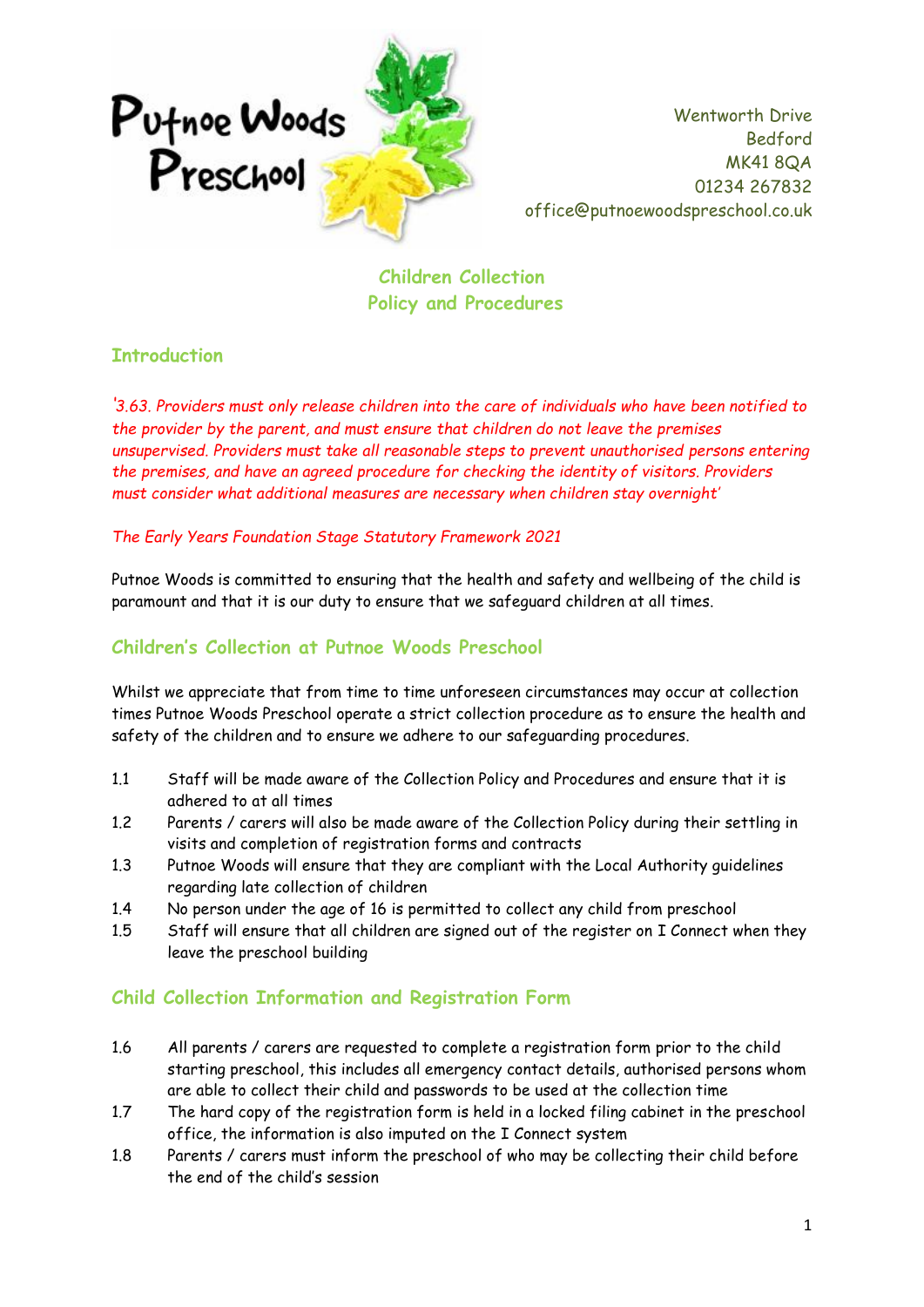

- 1.9 Parents / carers must be made aware when registering their child that collection times must be adhered to unless prior arrangements have been made and agreed with a member of the Management Team or Business and Finance Manager
- 1.10 Parents / carers must be made aware that if their child is not collected for any reason the preschool will contact the Local Safeguarding Children Board, Local Authority Multi Agency Support Hub, 01234 718700 or Emergency Out of Hours Office Team, 0300 300 8123 for further advice
- 1.11 Only authorised persons may be permitted to collect a child from preschool environment. Authorised persons are those who are detailed on the child's registration form and includes passwords that must be used. These passwords will be created by the parent when completing the registration form
- 1.12 Should the parent not be able to collect their child from preschool and another authorised person is collecting then they must provide the agreed password
- 1.13 The parent will be required to give a brief description of the authorised person who may be collecting the child
- 1.14 Both the description and password will be checked before the child is handed over
- 1.15 If any details do not match then the child will not be handed over and attempts will be made to contact the parents / carers
- 1.16 When the identity of the person is not known staff will ensure that the person is not made to feel embarrassed by the situation whilst their credentials are checked
- 1.17 Staff will ensure that the child does not become upset or concerned should the credentials of the person collecting them require checking
- 1.18 Under no circumstance will the child be handed over even if the child acknowledges the person attempting to collect them
- 1.19 Parents / carers are also requested that you do not let any other person into the preschool that you are not familiar with, even if you believe it to be another parent this may appear rude but we feel that it is a necessary step to protect your child and adhere to safeguarding and protecting the welfare of the child
- 1.20 Please remember that parents / carers with parental responsibility have the right to collect their child from us, unless there is proof provided in written form, either a current court order or solicitor's letter
- 1.21 No persons unknown to the preschool will be permitted to enter the main building until appropriate checks have been made and identification is checked and confirmed

Parents will also:

- 1.22 Ensure their child is collected on time and inform the preschool if their child is going to be unavoidably late or absent from preschool
- 1.23 Ensure that contact details are current and staff are updated as soon as possible
- 1.24 Ensure that other persons collecting their child from preschool are aware of the password system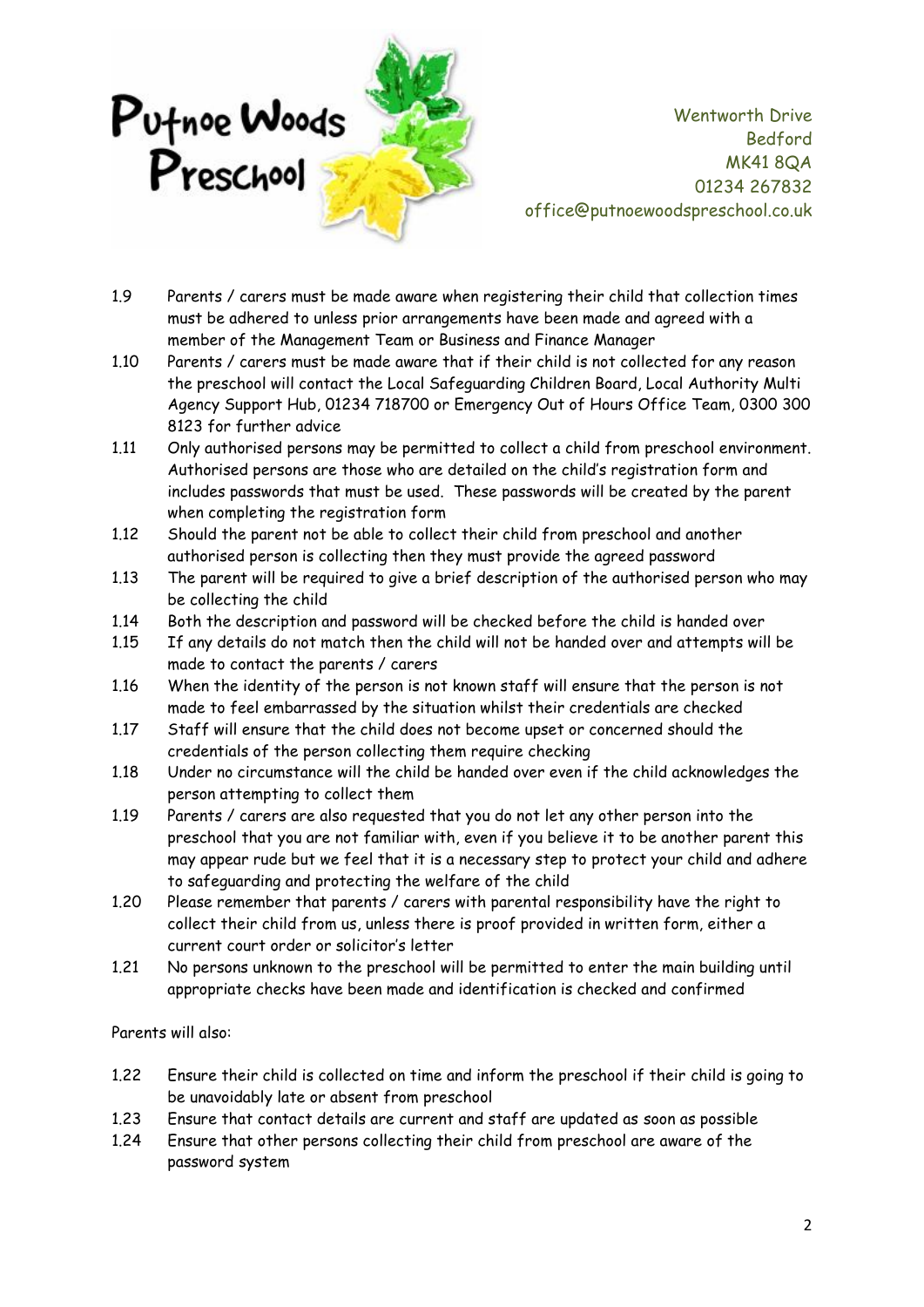

- 1.25 Ensure that they safely transport their child from preschool using an age appropriate car seat
- 1.26 Understand that their child will not be released into their care if the preschool believe parents / carers to be under the influence of drugs or alcohol and contact will be made with MASH

### **Late or Non Collection**

All parents/carers will be given a 15-minute grace period on late collection of their child. If your child has still not been collected 15 minutes after the session has ended £5.00 charge will be levied and for every 15 minutes thereafter.

**If your child(ren) remains uncollected 5 minutes over the set time:** 

**Nursery Manager and staff team will be made aware of the situation. No late fee is charged unless this becomes a regular occurrence.**

**If your child(ren) remains uncollected 5-15 minutes over the set time:**

**The parents or carers will be contacted; late stay fees will be collected of £5.**

**If your child(ren) remains uncollected 15 minutes over the set time:** 

**The manager/deputy manager will contact the first emergency contact on your child's contact card.** 

**Please note this will not happen if the manager has been successful in contacting the parent/carer due to collect the child. Late stay fees will still be collected of £5**

A member of the Management Team will follow the following procedure in such circumstances:

- 1.27 A member of the Management Team will initially endeavour to make contact with the named parents / carers on the child's registration form
- 1.28 If contact cannot be made then a voice message will be left detailing:
	- Who has made the call
	- The time of the call
	- The setting and contact number
- 1.29 A record of the call will be made in the main preschool diary detailing the time, the message and contact number(s) that was called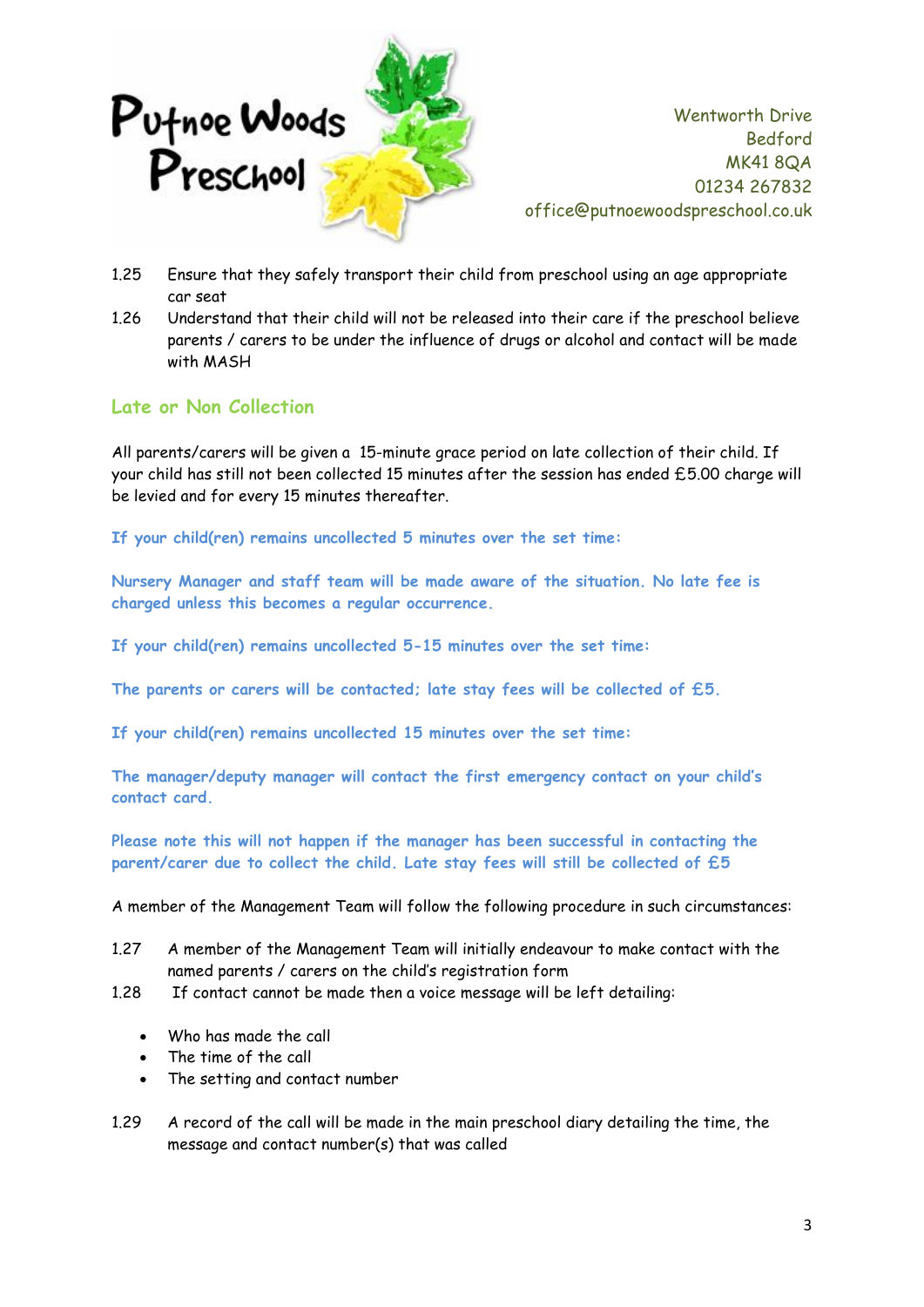

- 1.30 A member of the Management Team will continue to phone every 10 minutes, continuing to record the above information
- 1.31 If contact is made, two members of staff must remain with the child until collection takes place
- 1.32 Staff will ensure that the child is made to feel safe and that they do not become concerned or upset
- 1.33 If contact cannot be made with the parents / carers or any other authorised persons within 30 minutes then contact will be made with Local Children's Services
- 1.34 If contact is made with Local Children's Services, the following information must be available:
	- Name and address of the preschool
	- Name and date of birth of the child
	- The reason for contact, including details of attempted communication with parents / carers or authorised persons
	- Name and contact details of parents / carers / authorised persons as recorded on the registration form

#### **Collection of Children**

- o Please maintain social distancing when dropping off and collecting your children
- o Do not enter the inner hallway if someone is already waiting. Remain outside and wait.
- o Hand gel is provided by the buzzer.
- o All children and adults must wash hands on arrival into preschool.
- o No adult is to enter the building unless essential (if children are upset or for settling visits). We will collect your child from you at the door and hand your child over to you at home time.
- $\circ$  If anyone wishes to speak directly to a member of staff, we will do this outside whilst maintaining a safe distance or within the preschool in a well ventilated room Alternatively, we are happy to phone or email you.
- $\circ$  Between the peak hours of 9.15am-3.30pm we will use two separate doors for arrival and collection. Outside of these times please continue to use the front door.

#### Peak times 9.15-3.30pm

 $\circ$  Bluebell children will use the side gate for drop off and collection. The gate will be manned from 12.30 pm in the afternoon. At home time the gate will also be manned from 2.30pm and at specific collection times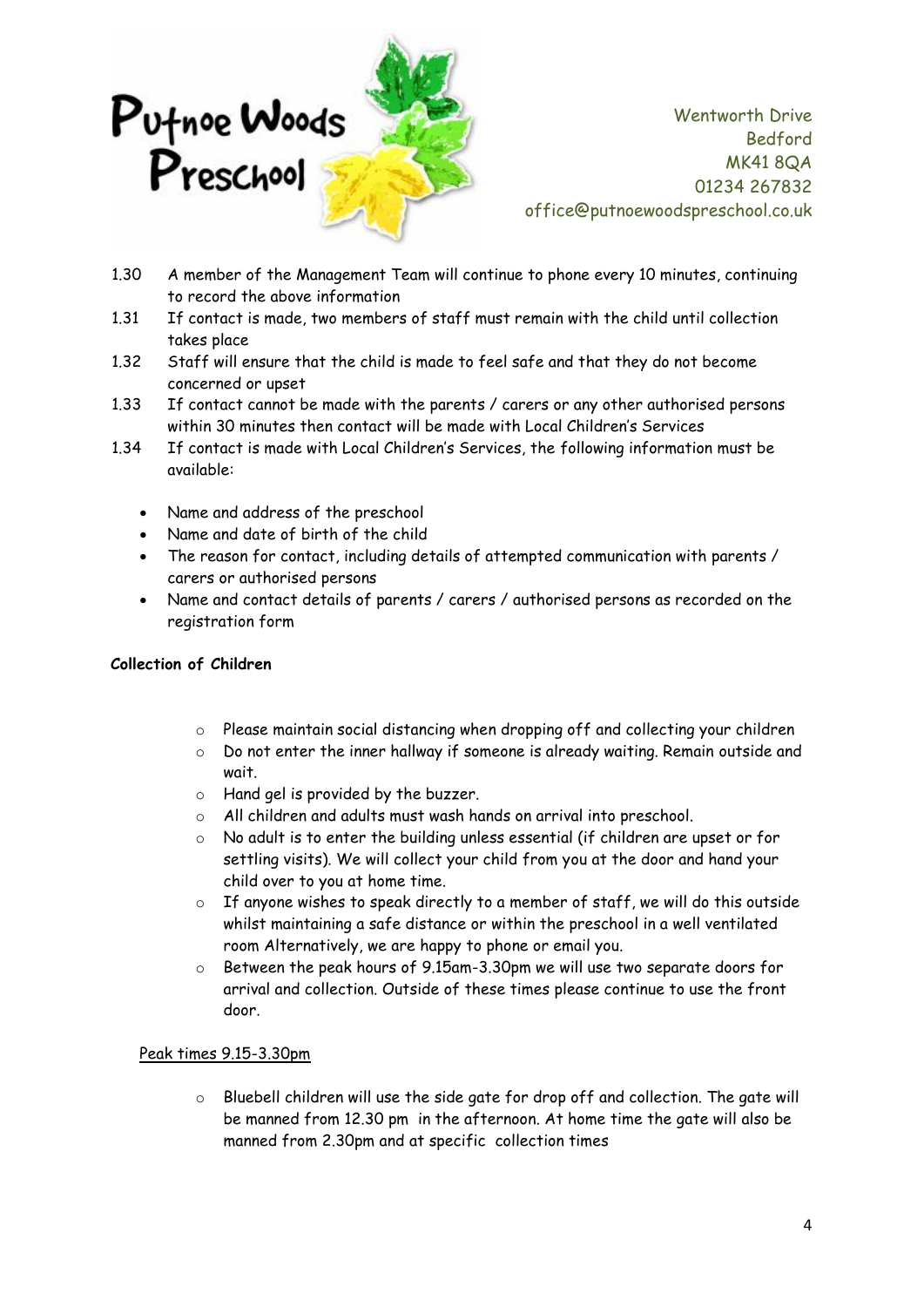

o Buttercups and Snowdrops children will continue to use the main door. The door will be manned from 12.30 pm in the afternoon. At home time the main door will also be manned from 2.30pm and at specific collection times

# **This policy is in compliance with GDPR ( General Data Protection Regulations) May 2108**

## **Putnoe Woods is committed to safeguarding and promoting the welfare of children and young people, employees, students, volunteers, trustees and parents / carers and expects all staff and volunteers to share this commitment.**

| Date of Policy: | Created By: |
|-----------------|-------------|
| September 2014  | Jo Skelton  |
|                 |             |

| <b>Review Date</b> | Reviewer   | Amendments                       |
|--------------------|------------|----------------------------------|
|                    |            |                                  |
| December 2015      | Jo Skelton |                                  |
| September 2016     | Jo Skelton | • 1.5, 1.7 addition of I Connect |
| September 2017     | Jo Skelton |                                  |
| May 2018           | Jo Skelton | GDPR statement added             |

| <b>Review Date</b> | Reviewer | Amendments | Policy signed off on<br>behalf of the Board |
|--------------------|----------|------------|---------------------------------------------|
|                    |          |            | of Trustees                                 |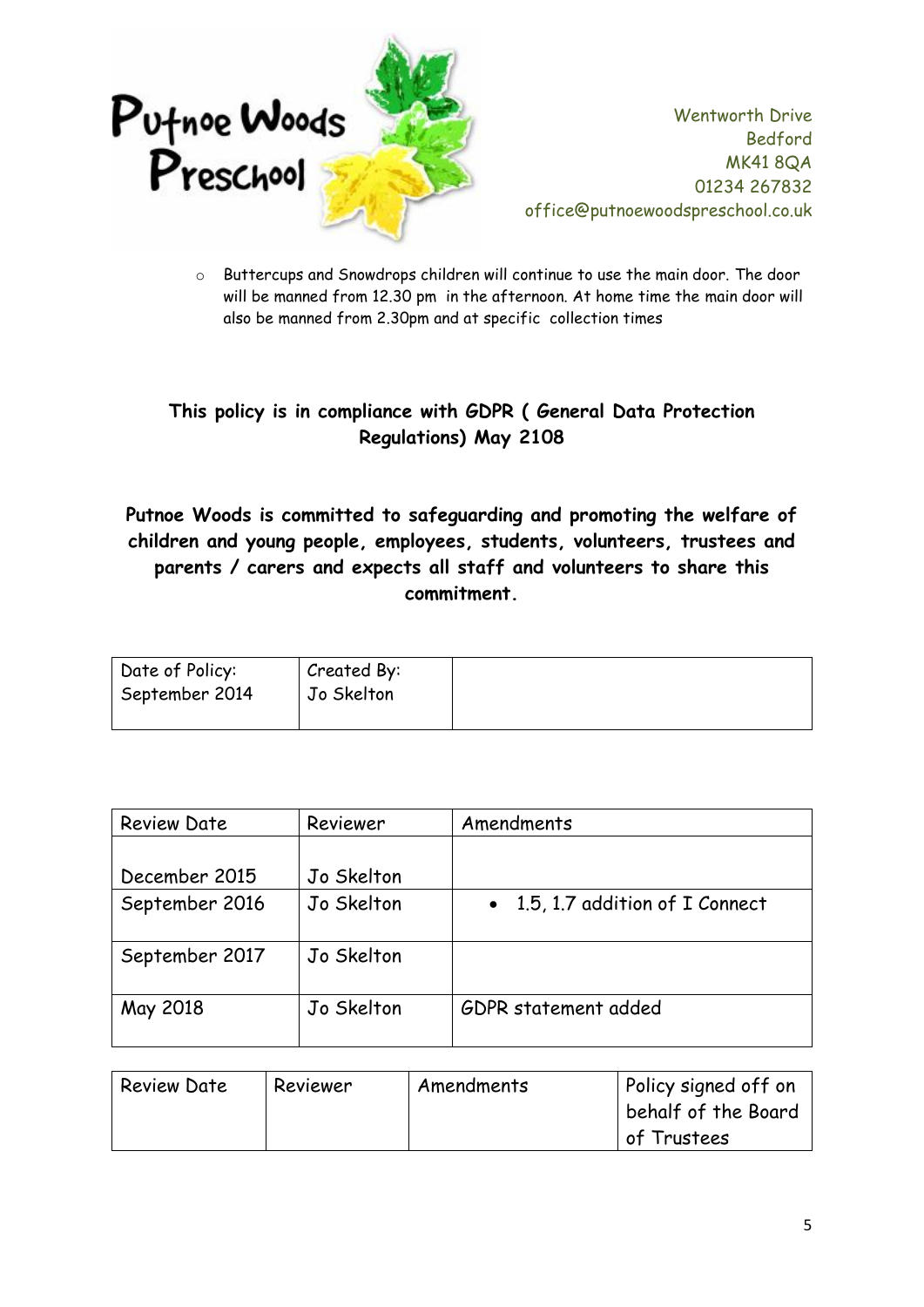

|                  |            | Late / Non Collection |  |
|------------------|------------|-----------------------|--|
| May 19           | Jo Skelton | procedure reviewed    |  |
|                  |            | New email address     |  |
| November 2019    | Jo Skelton |                       |  |
| <b>July 2020</b> | Jo Skelton | Covid 19 Collection   |  |
|                  |            | Guidelines added in   |  |
|                  |            | red                   |  |
| January 2022     | Jo Skelton | Amended collection    |  |
|                  |            |                       |  |